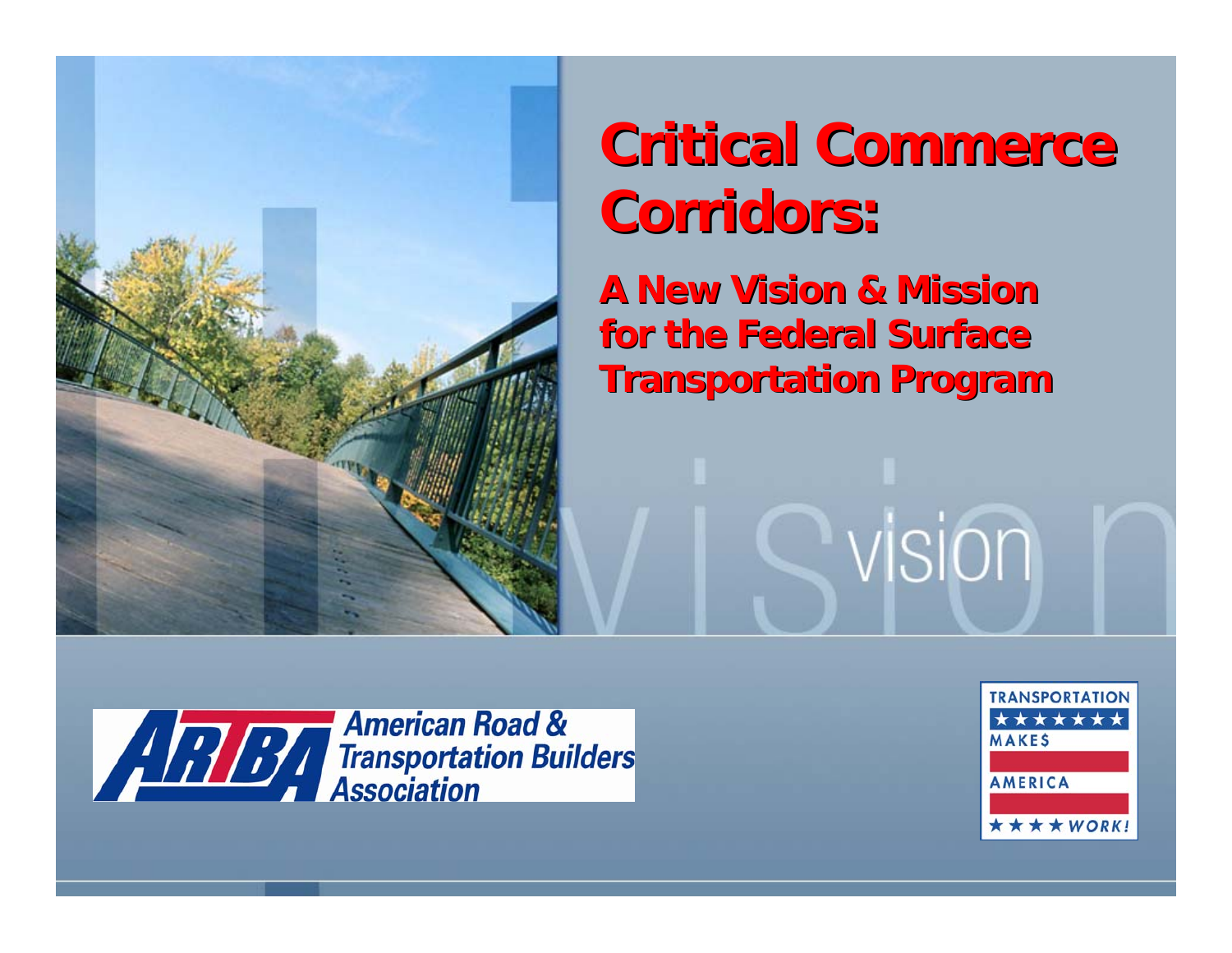

#### **Major National Challenges**

Think how our **national surface transportation program** can either **help… or hurt… our ability as a nation to meet existing and looming major challenges:**

- **U.S. economic competitiveness** in world markets (which impacts the price Americans pay for every good and service)
- **Global warming** and air quality
- **Controlling health care costs** (motor vehicle crashes largest cause of death and permanent disabling injuries to U.S. children and teens/\$230B+<br>annual health care toll)
- **Energy** dependence
- **Homeland security, defense and emergency response**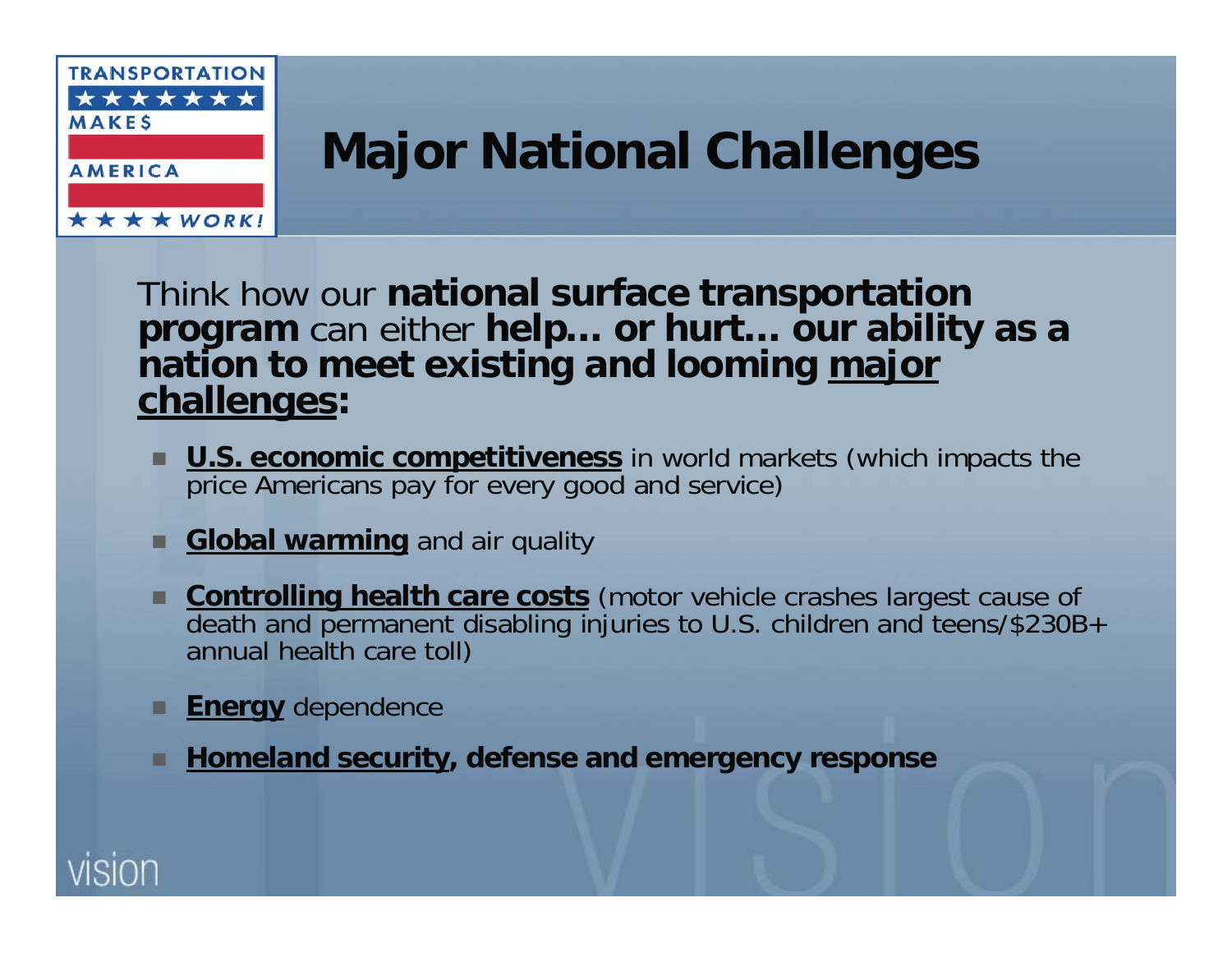

#### **Ready to Meet Future Needs?**

The federal government finances **almost half** of all U.S. **capital investments** in highway and bridge construction and is a major financier of mass transit and airport projects… BUT

… By any performance metric, the current federal investment in transportation infrastructure is **woefully under funded** to meet current OR future **national** safety, mobility, security and environmental needs… or even maintain current conditions.

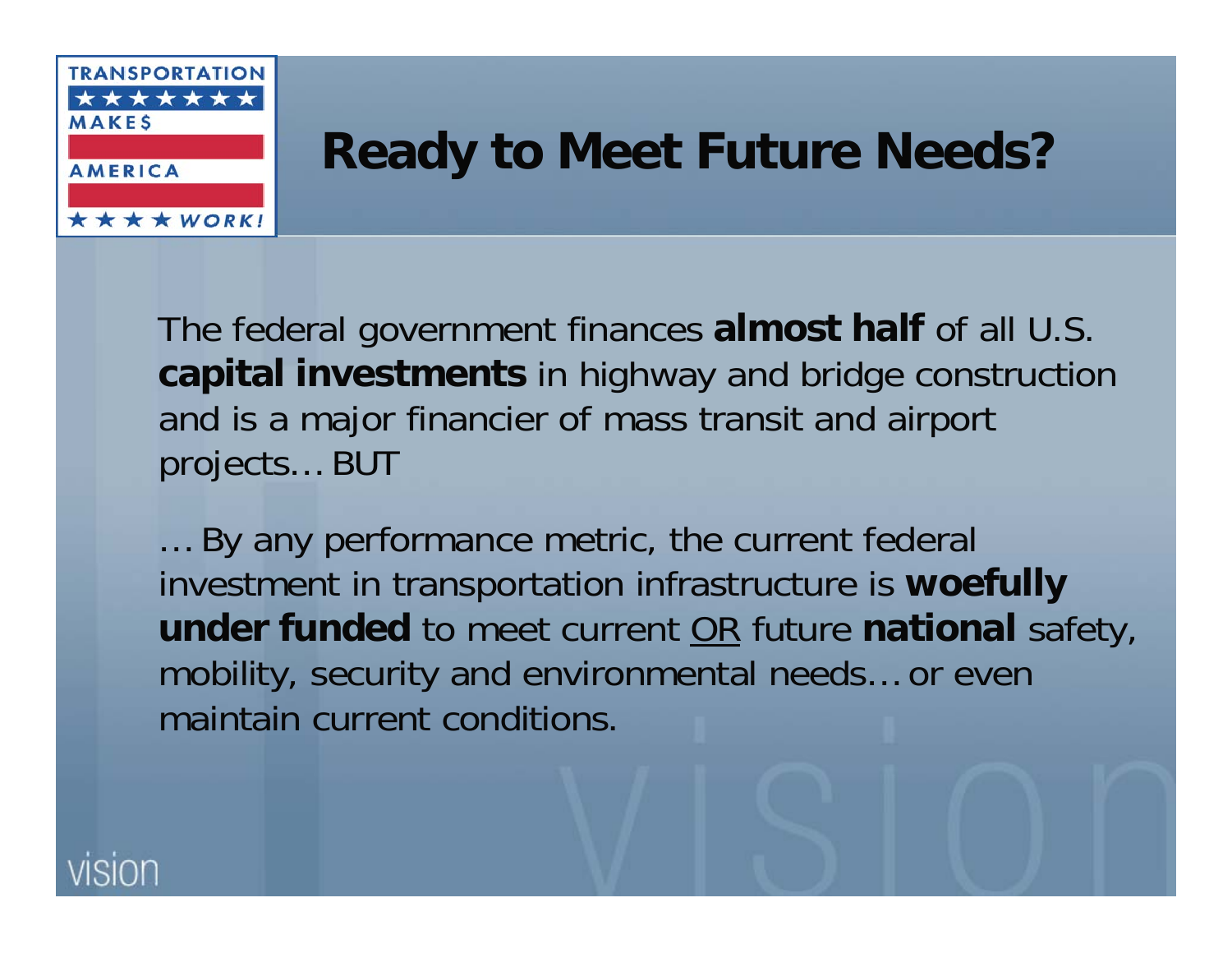

\*\*\*\*WORK!

**AMERICA** 

**The Competitive Challenge**



- **"National Transportation Highway System": \$150B investment**
	- 1989: 168 miles of expressway
	- 2001: 10,000 miles of expressway
	- 2005: 25,480 miles of expressway
- 12/04 announcement: **"7918 Highway Network" expansion to NTHS**
	- Goal: 52,000 expressway miles by 2020, connect all cities with population over 200,000
- **China highway investment in 2001: 2.5% of GDP** (0.3% average through 1980s)
- **US highway investment: 0.65% of GDP**

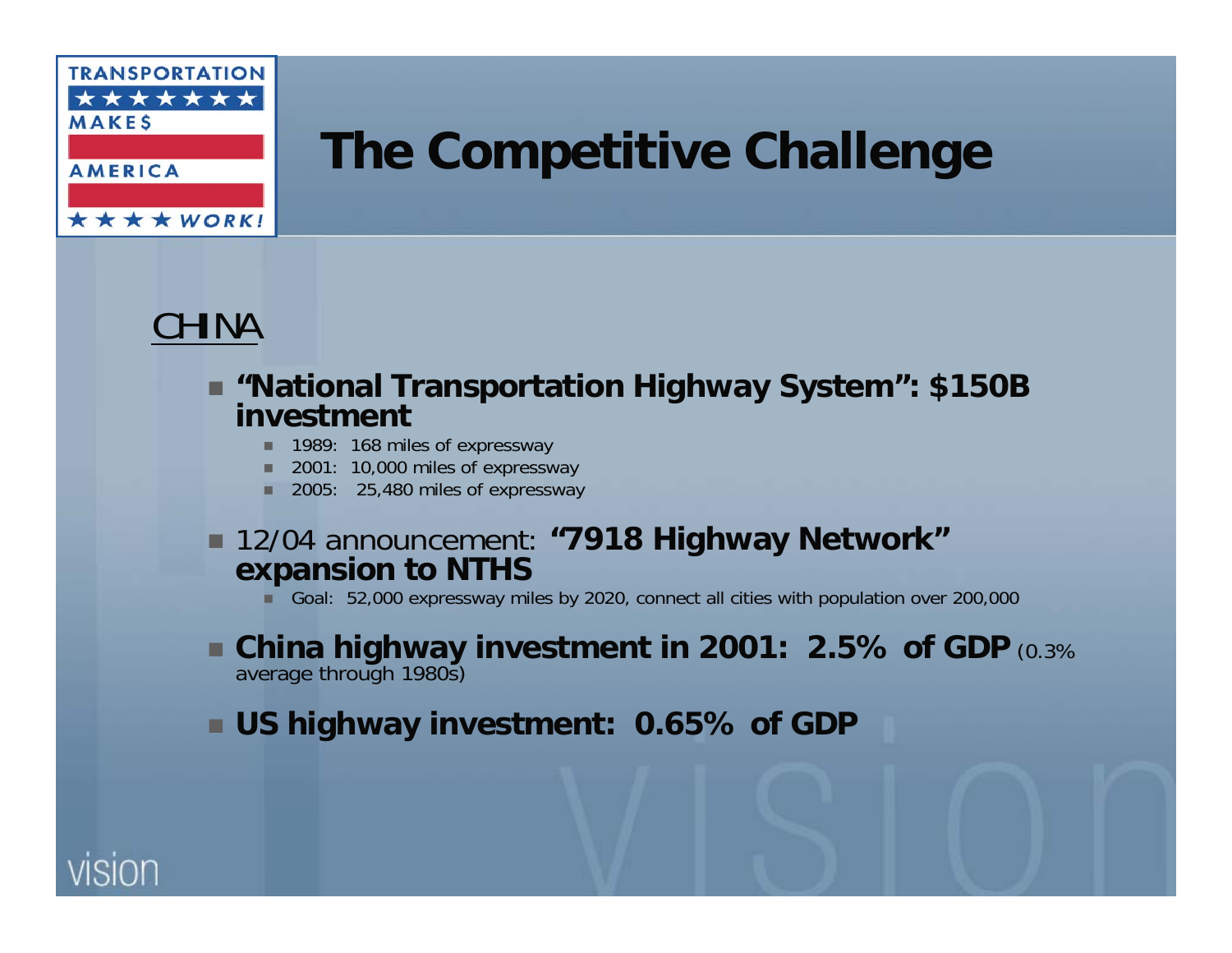

\*\*\*\*WORK!

#### **The Competitive Challenge**



#### **National Highway Development Project: \$50B investment**

- Improve 40,000 miles of expressway
- 1999: Enacted national gas & diesel tax; created Central Road Fund trust fund

#### EUROPEAN UNION

- **"30 Priority Axes"**: 2005 European Commission identified 30 critical transnational multi- modal transportation improvement projects
	- \$300B investment from EU and member states
	- More than 1/3 of projects ALREADY UNDERWAY
- **TEN-T Plan**: By 2020 expanding existing road network by 2,976 miles, rail by 7,750 miles + substantial additional highway, rail and inland waterway improvements

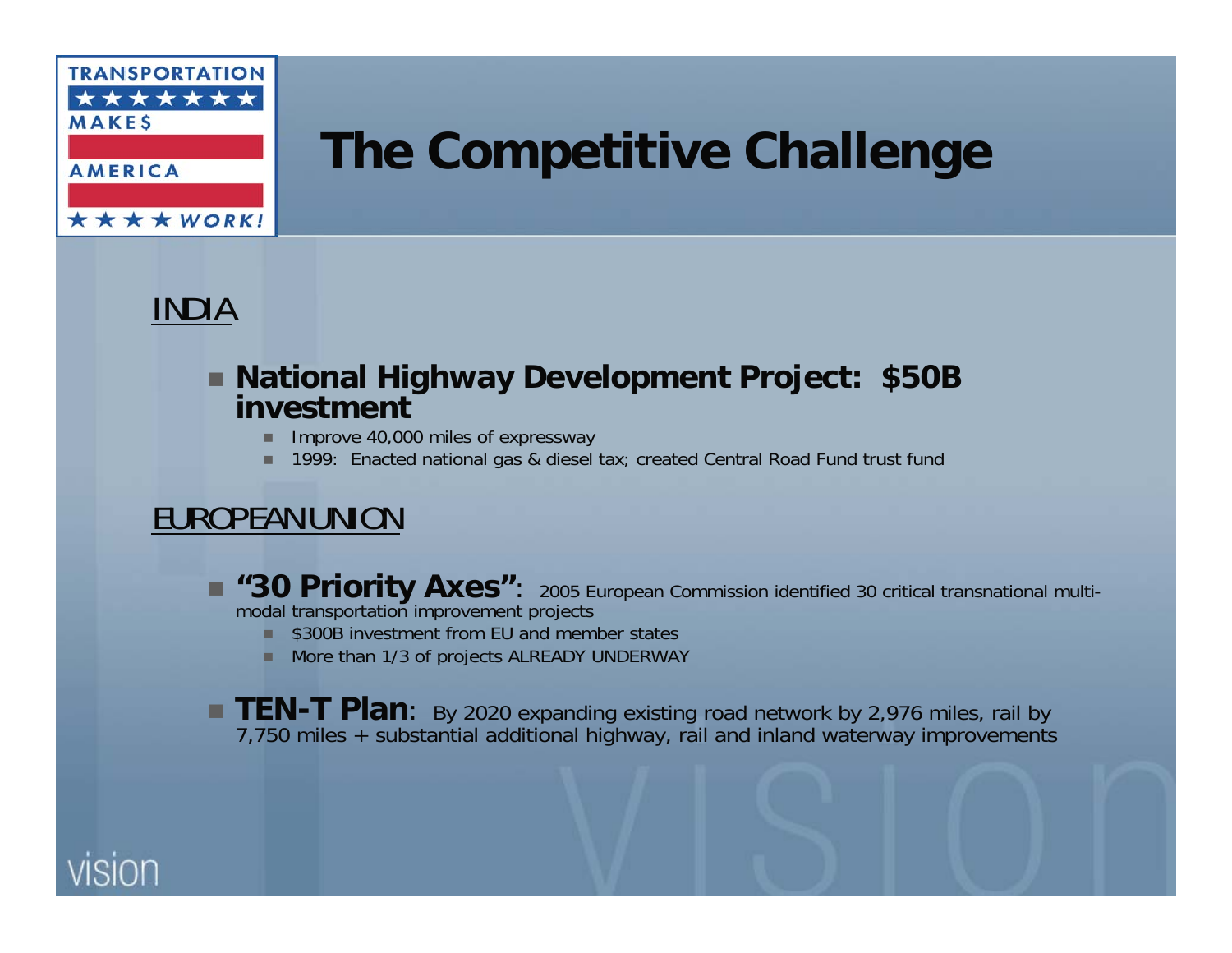

#### **The Competitive Challenge**

**Our future economy and quality of life depends on a safe and efficient U.S. surface transportation network.**

# **Where is the Where is the U.S. Plan?**

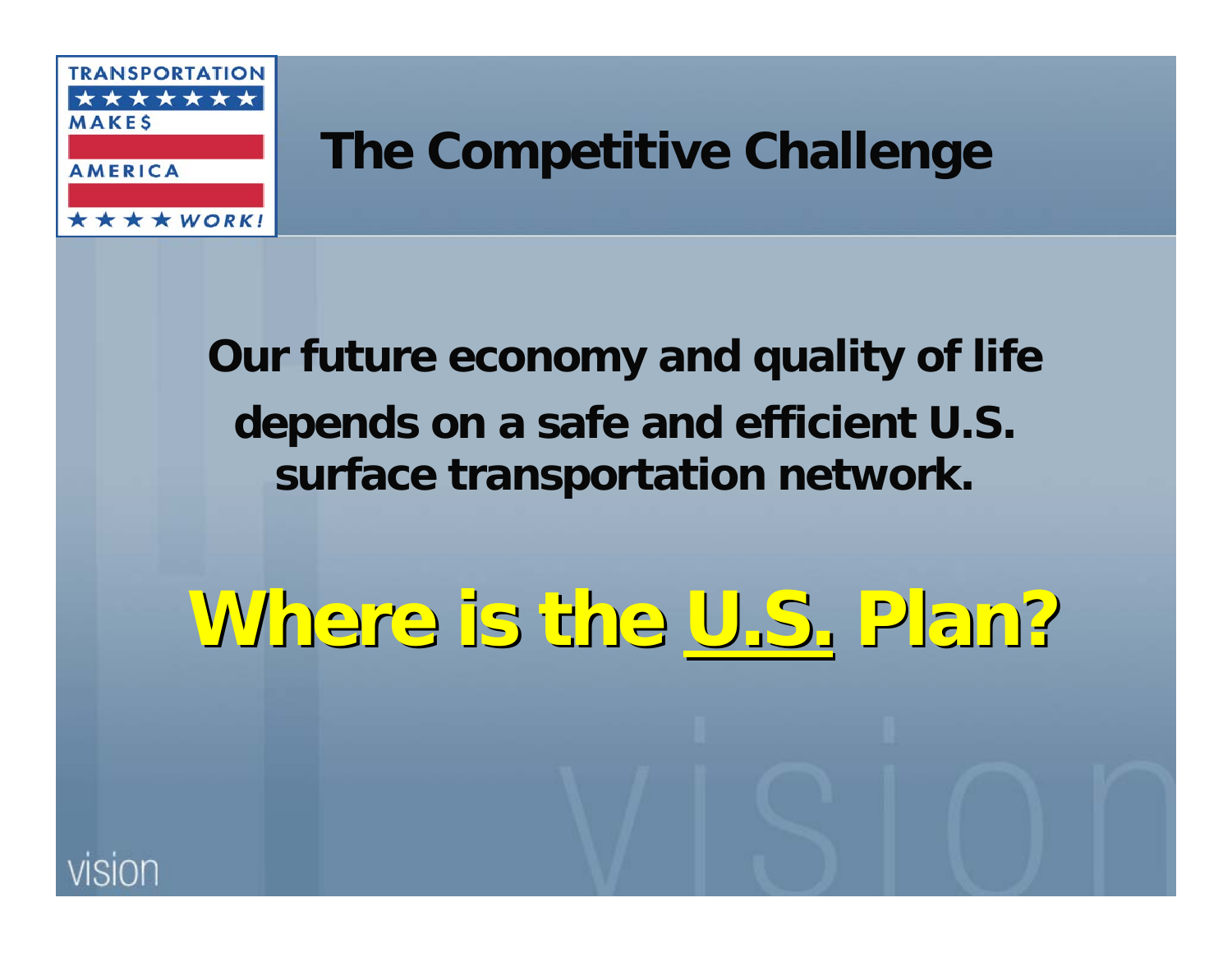

#### **The Federal Surface Transportation Program**

Meeting **national** needs means allowing a **federal role** that uses **federal** funds collected from the citizenry as necessary to meet **national** goals and strategic objectives.

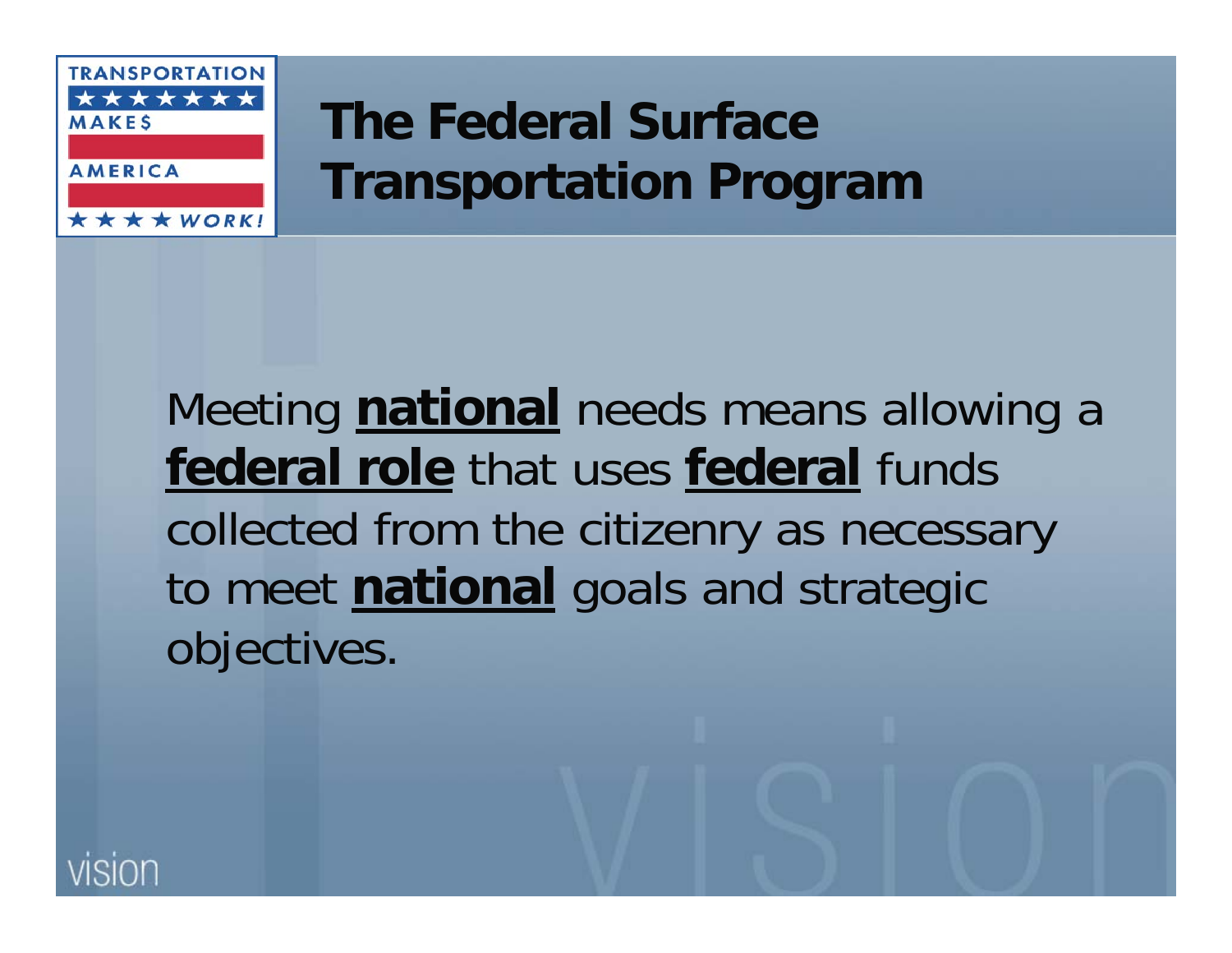

#### **The Federal Surface Transportation Program**

**The Interstate Highway System would never have been built if each state alone had to pay for the segments running through it.**

Implementing the IHS "vision" required a 50 state partnership with buy-in to strong federal leadership, coordination and financing.

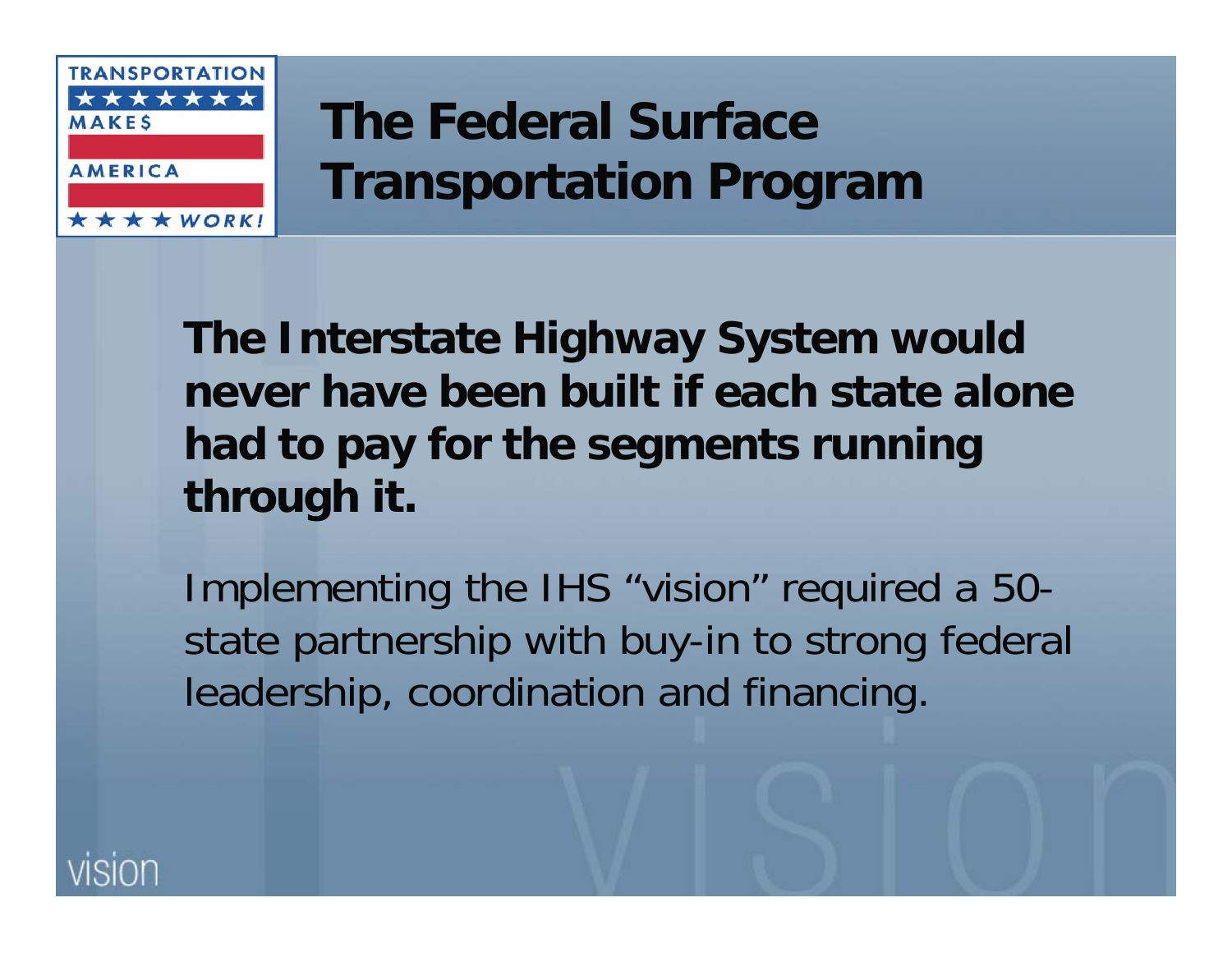

#### **The Federal Surface Transportation Program**

#### **"Business as usual" will not cut it!**

### **It's past time for a new federal surface transportation vision… mission… and model!**

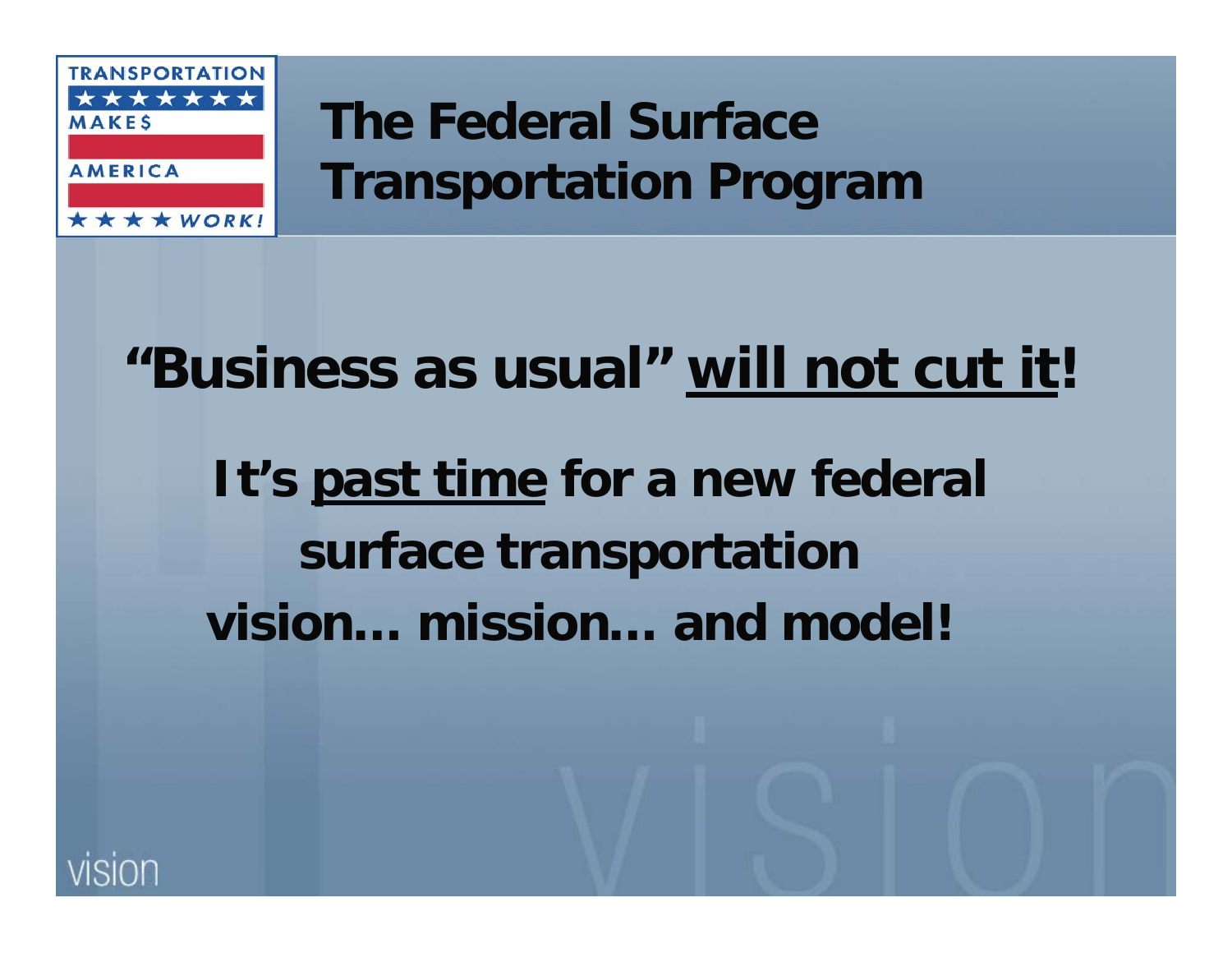

#### **A New Vision**

### **ARTBA Envisions a New Federal Program Structure Post-2009…**

 **A significantly better funded & streamlined "Core Program"—highways and transit…**

#### **AND**

■ A new, separately funded major 25-year federal initiative to enhance the secure and efficient movement of freight as a national priority—The "**Critical Commerce Corridors" (3C) Program.** 

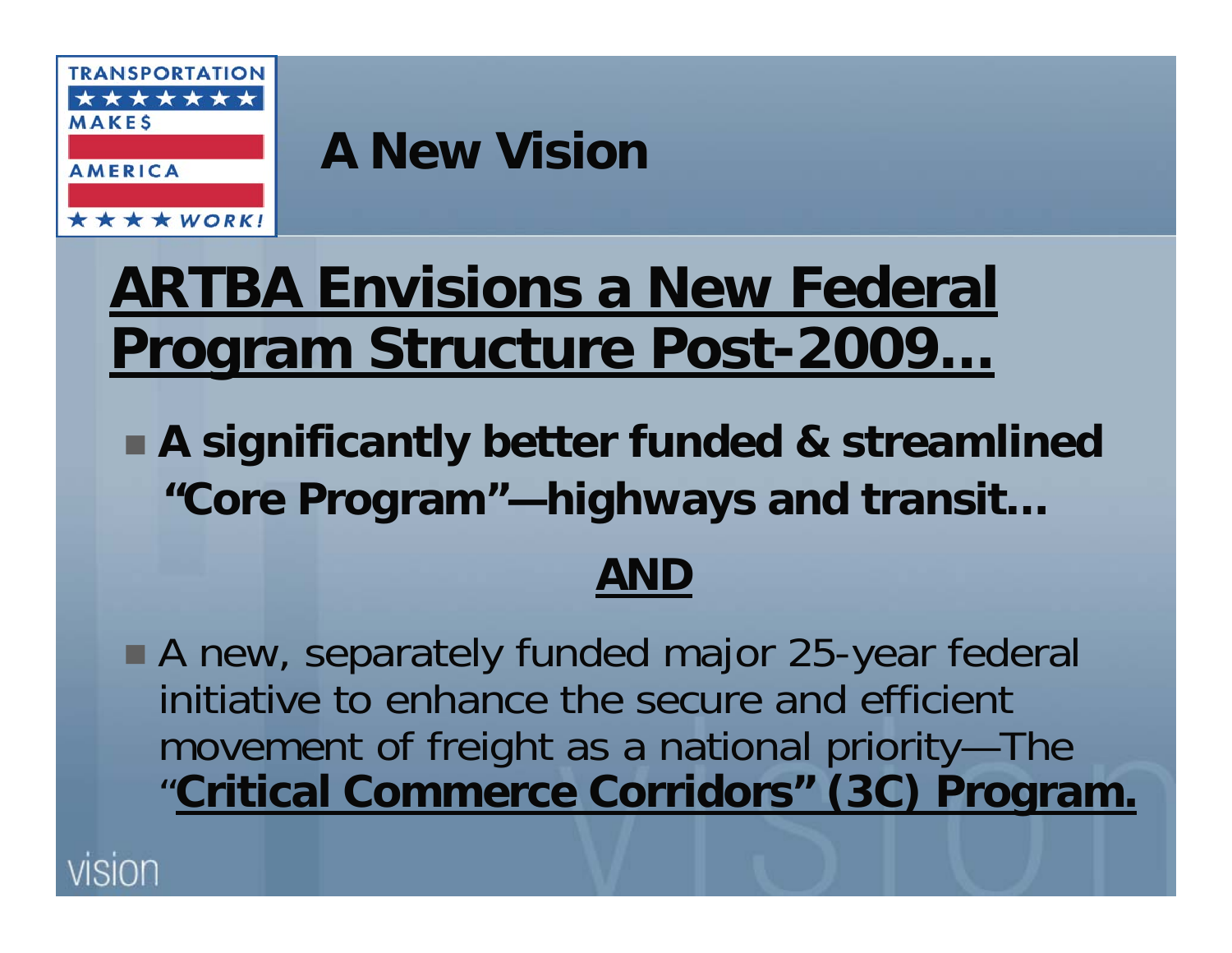

#### **A New Vision**

# **A Two-pronged Agenda for 2009 SAFETEA-LU Reauthorization…**

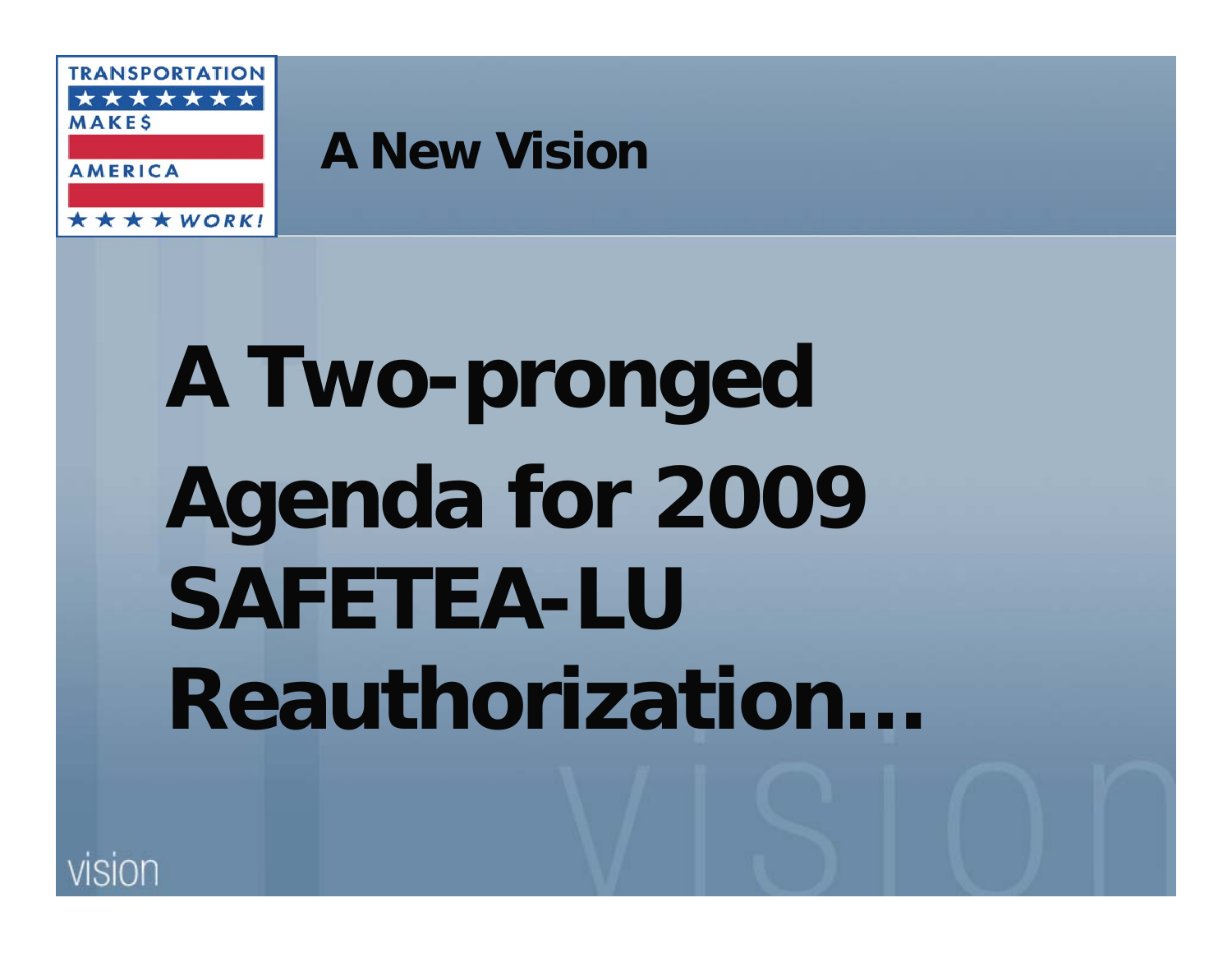

#### **A New Vision**

**First… Boost Existing Boost Existing "Core Program Core Program" Highway/Transit Investments Highway/Transit Investments**

A major federal motor fuels excise increase no later than October 2009 to meet **existing** system needs

 **At minimum minimum, 10 cents per gallon 10 cents per gallon**… indexed annually indexed annually for inflation... to keep pace with construction material price increases and maintain current physical conditions and performance levels… also addressing post-2009 funding shortfall/program cut

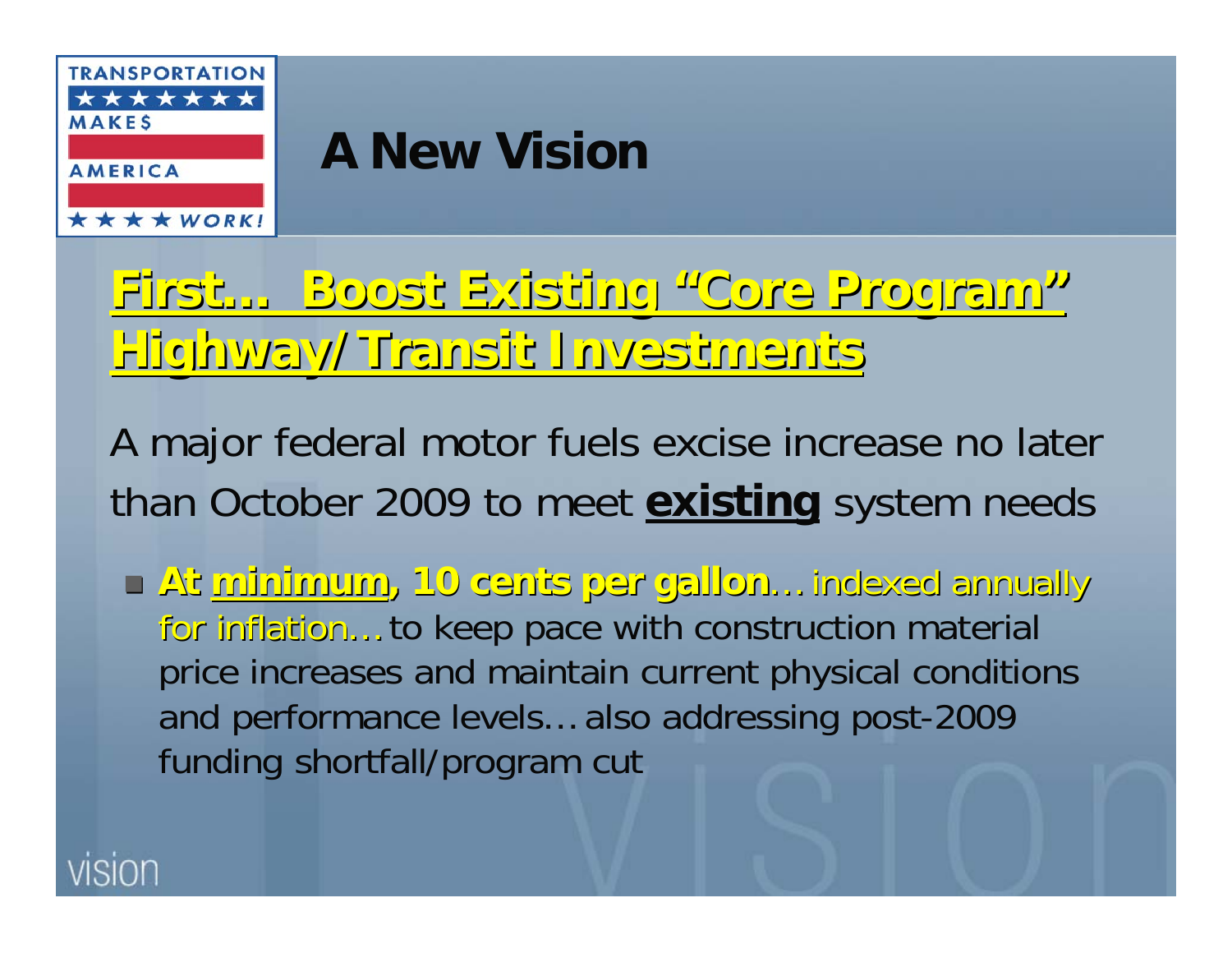

#### **Second … Authorize a Authorize a "Critical Critical Commerce Corridors Commerce Corridors " (3C) Program (3C) Program**

- **National Priority Program** led by federal government to develop system to ensure **secure/efficient movement of freight**
- **Separate user fee financing mechanism, "fire** walled" from core HTF and solely dedicated to 3C
- **Complements** existing "Core" programs

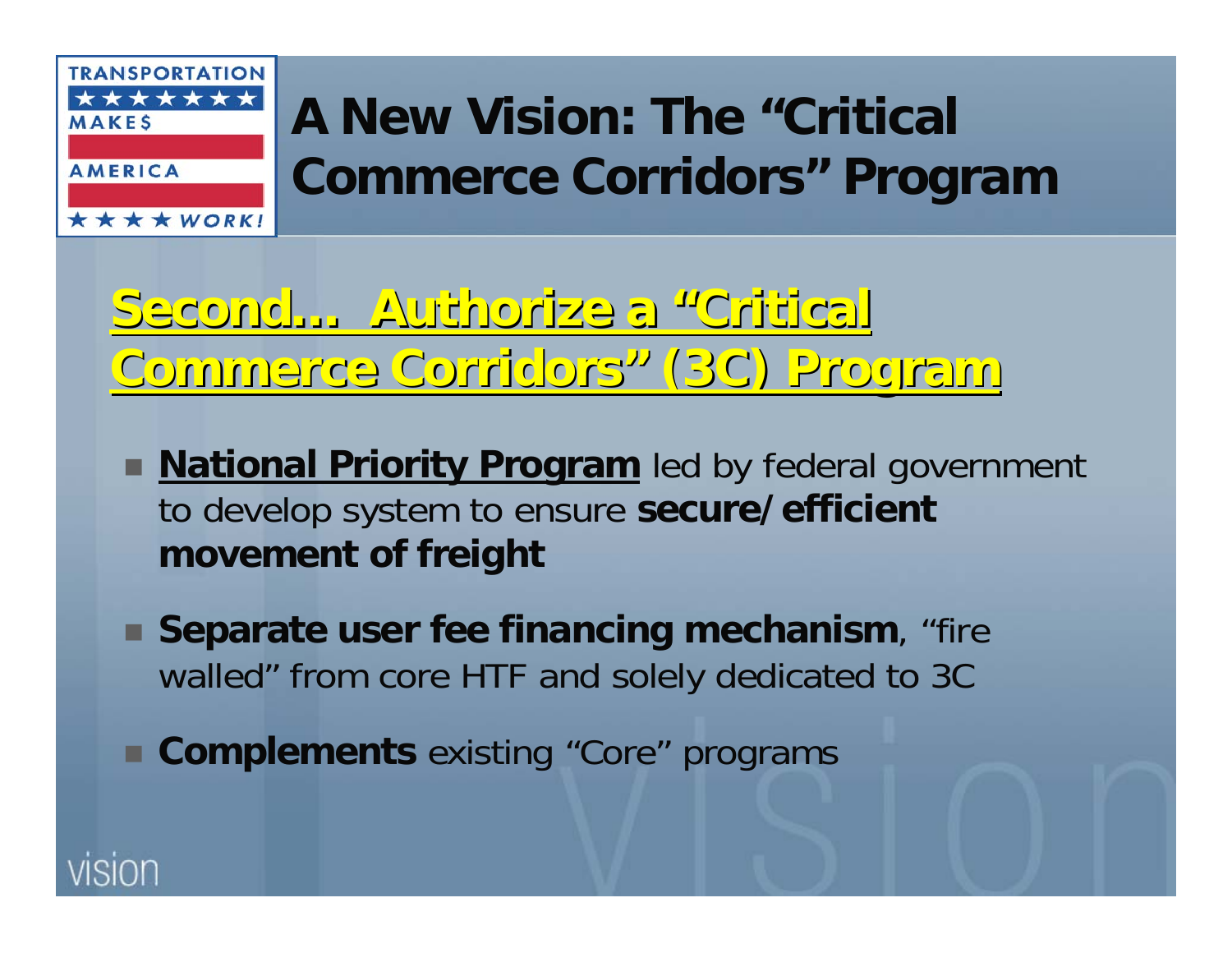

### **3C System Development: "Put the Best Minds to the Task"**

U.S. DOT to lead **fast-track** process involving **key private and public stakeholders and state partners** to create a **"strategic business plan"** for congressional review and approval that…

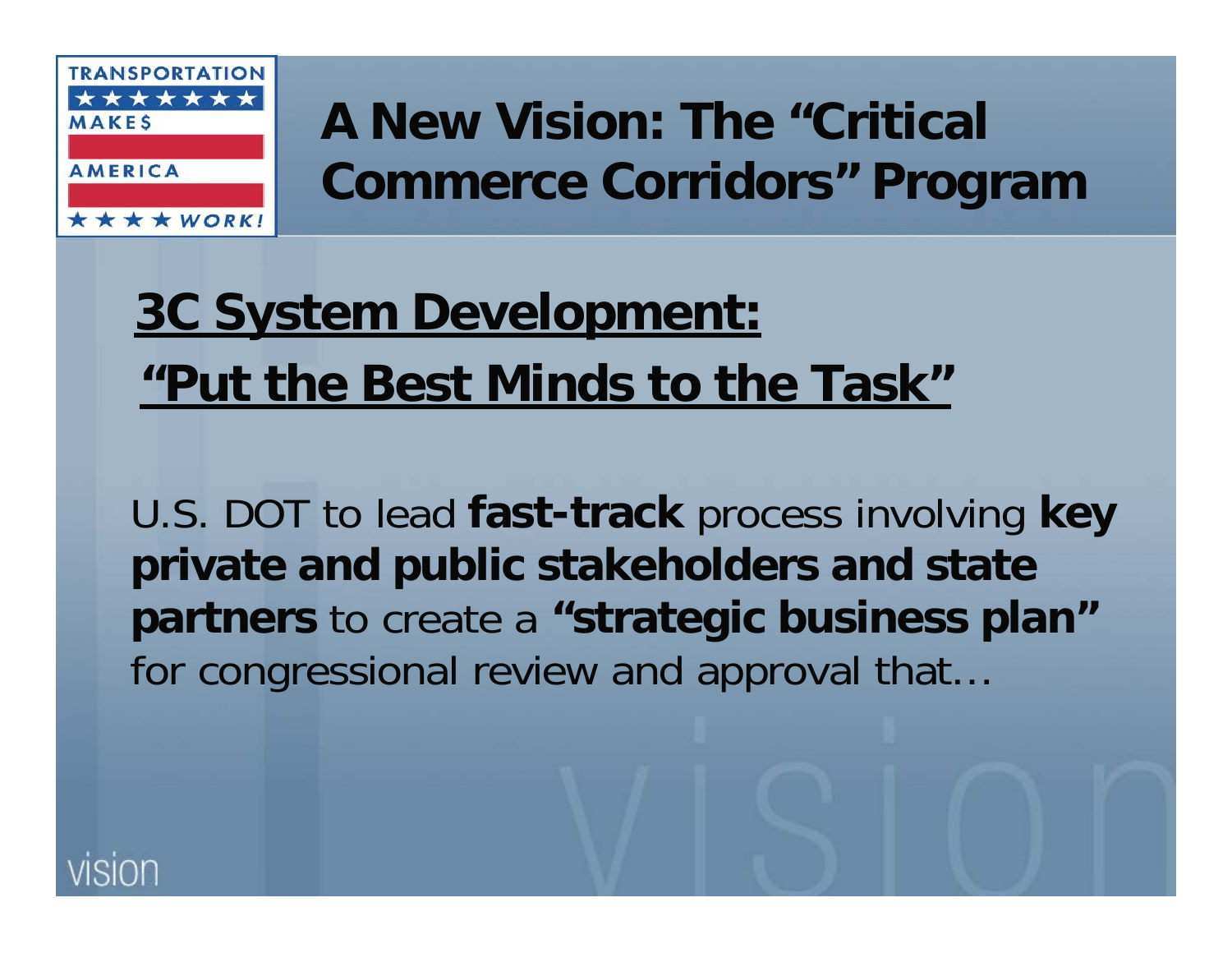

- **Utilizes a regional planning approach** coordinated to create a **seamless, multi-modal national system**
- п **Identifies project components** of 3C System
- Creates proposed strategic business plan that **prioritizes project implementation**
- п **Estimates project costs**
- п **Recommends freight-related user fee mechanisms** to finance recommended 3C program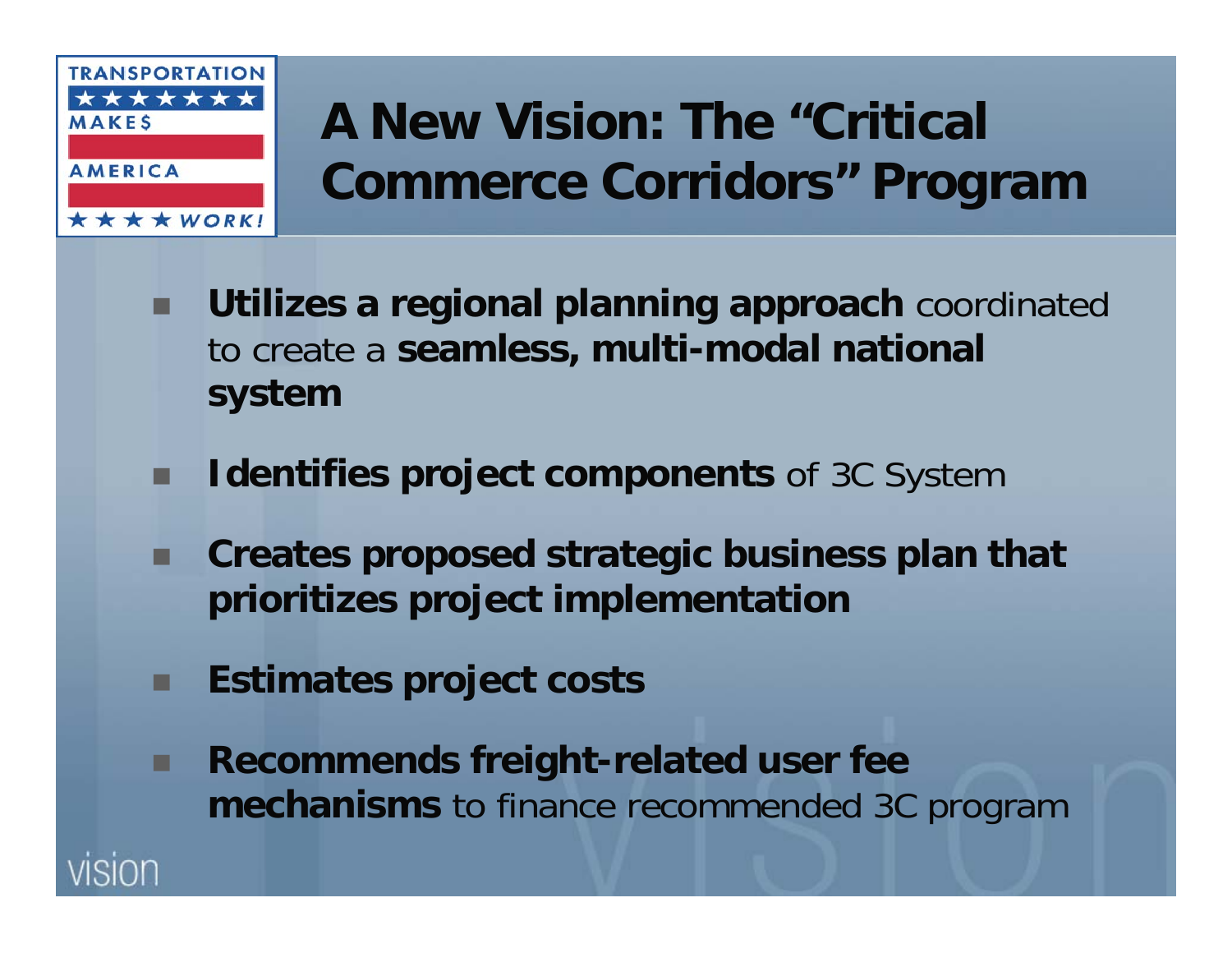

#### **What the 3C Might Include…**

- Most—if not all—of the existing **Interstate Highway System** and a portion of the non-Interstate National Highway System
- **New Multi-Modal Trade Corridors**
- **New capacity separated "Truck Only" Lanes** allowing increased trucking productivity/vehicle mix safety

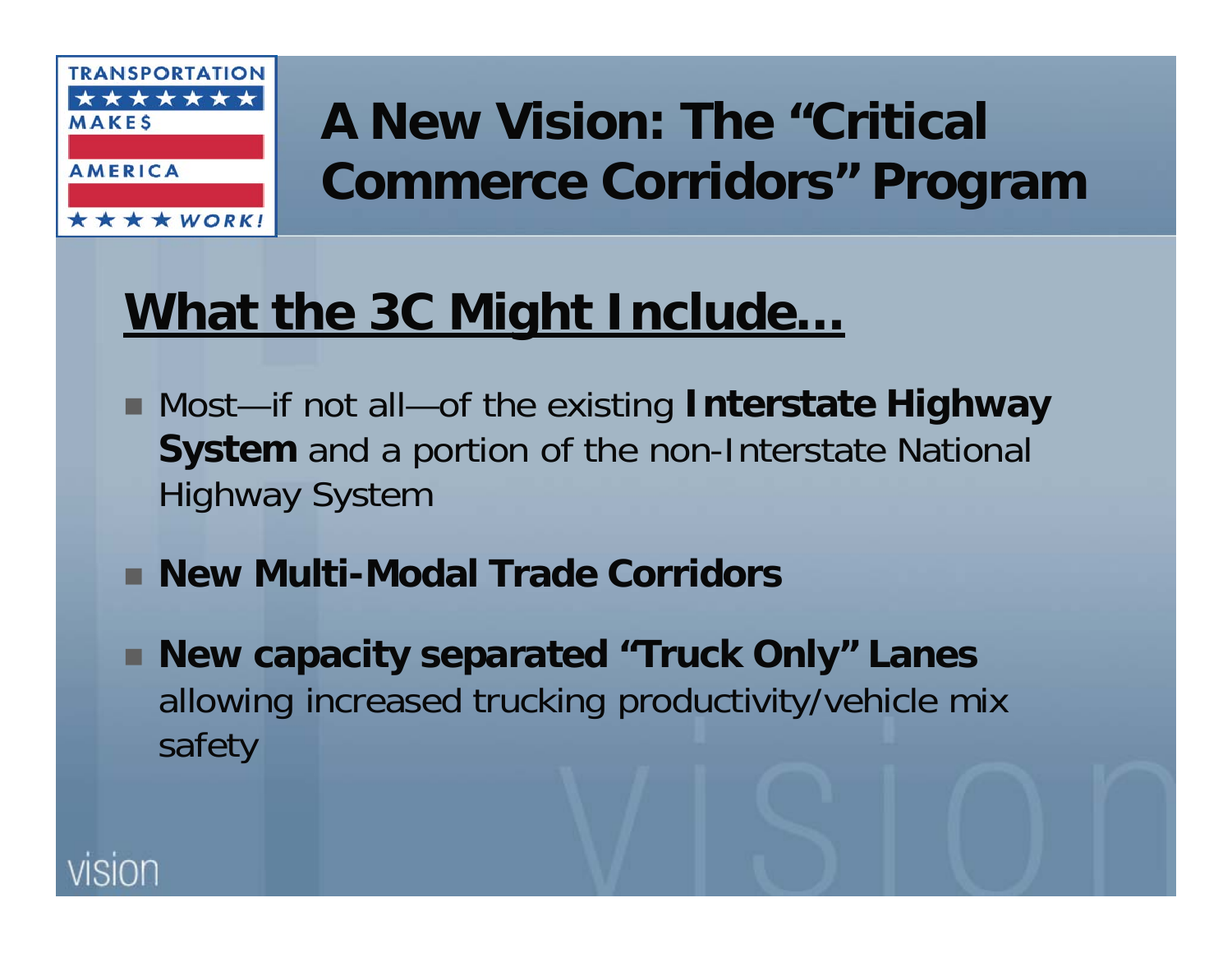

### **What the 3C Might Include…**

- "Last mile" military base, port, airport, inland waterway and rail connections
- **Tunneling and elevated road and rail ways** on existing right-of-way
- **International Gateways**
- **Multi-Modal freight transfer centers**
- **Integrated telecommunications corridors**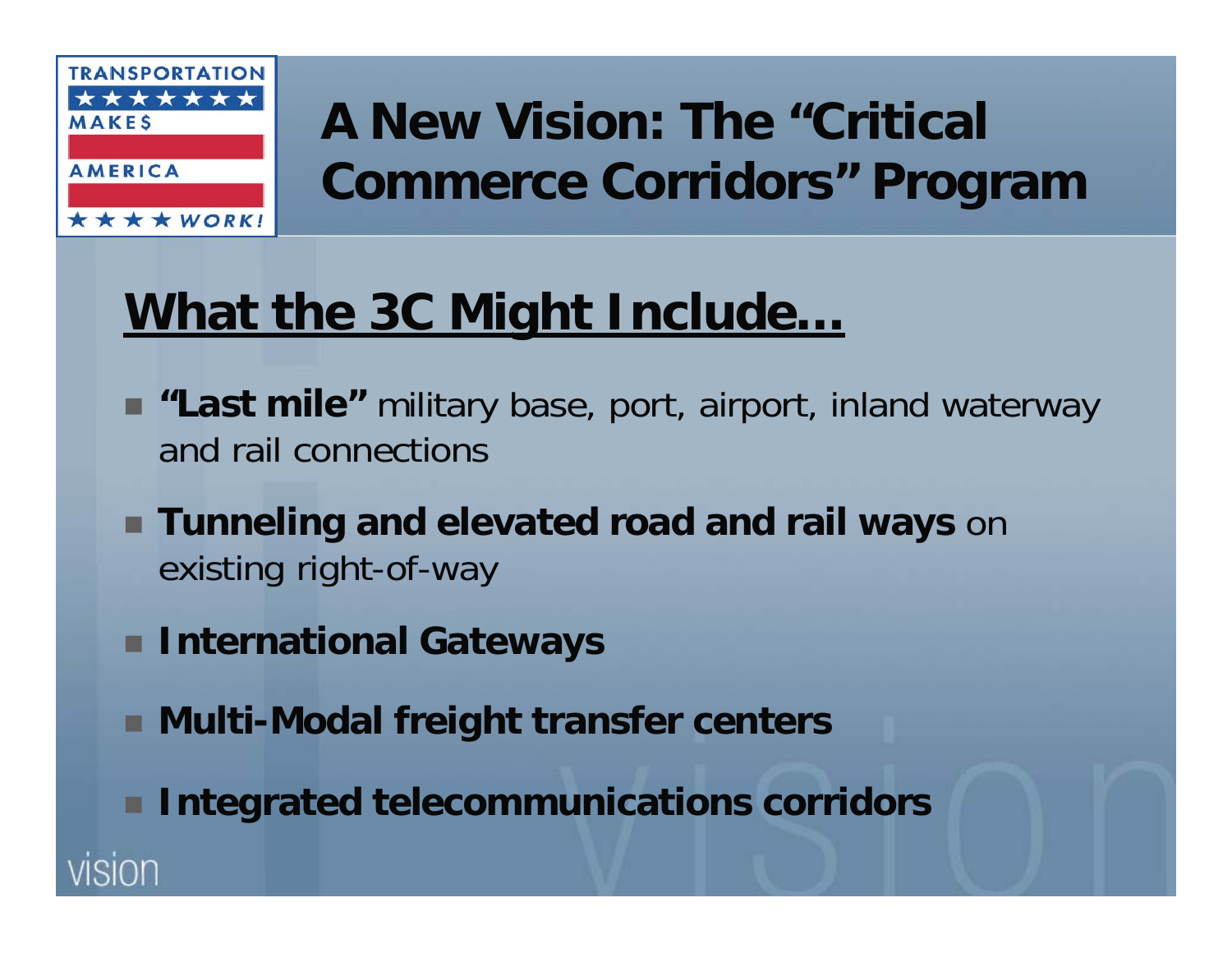

#### What the 3C Would **Include**…

- **Utilization of existing right-of-way to the greatest extent** possible to **minimize environmental footprint**
- Using **"best-of-class" environmental protection/mitigation design & construction techniques**
- Application of **the world's most advanced materials**, **communications & safety technologies**

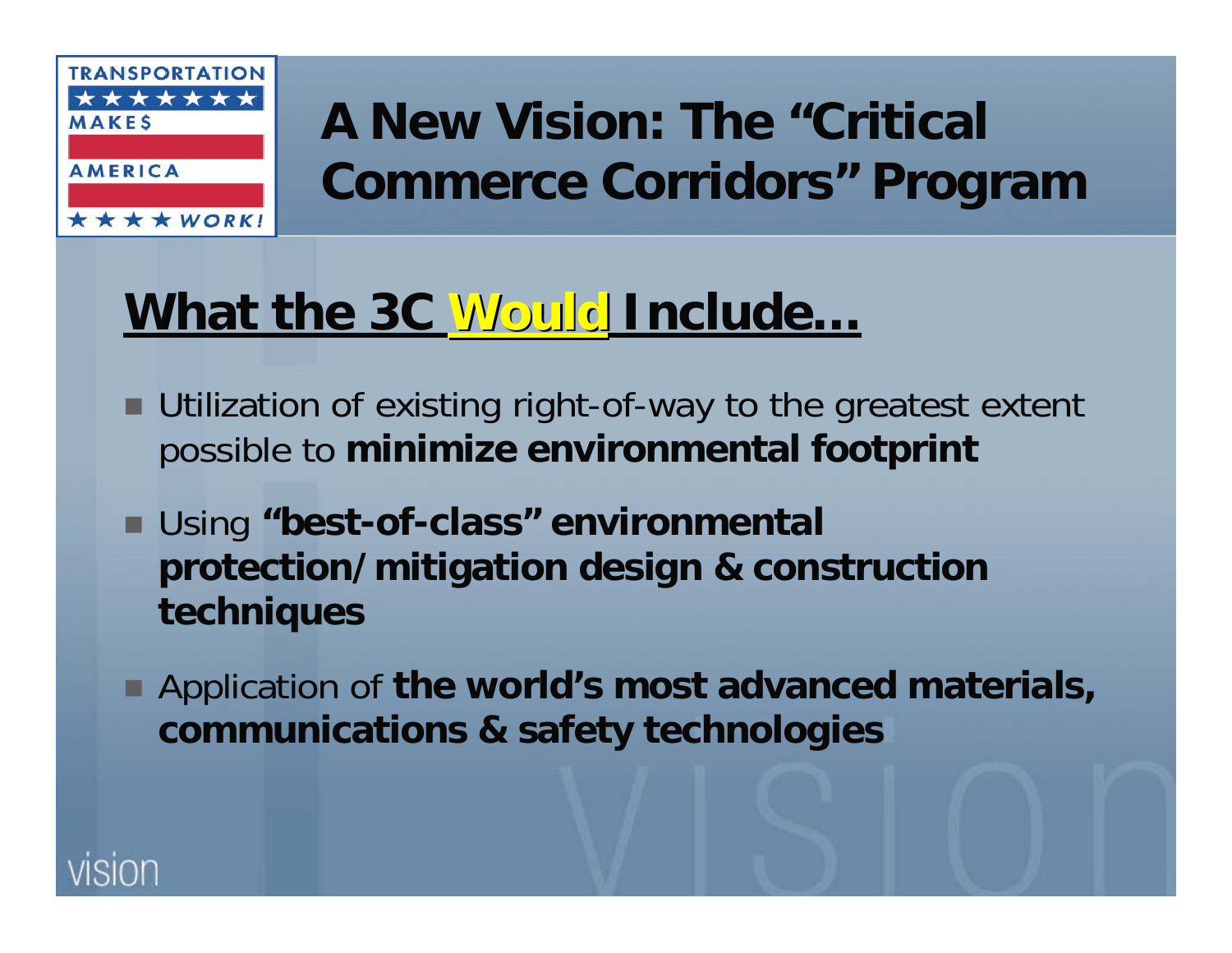

In short… the "Critical Commerce Corridors" System would be the world -recognized standard of surface recognized standard of surface transportation excellence for safety… efficiency… environmental sensitivity… structural design and construction… and high-tech management.

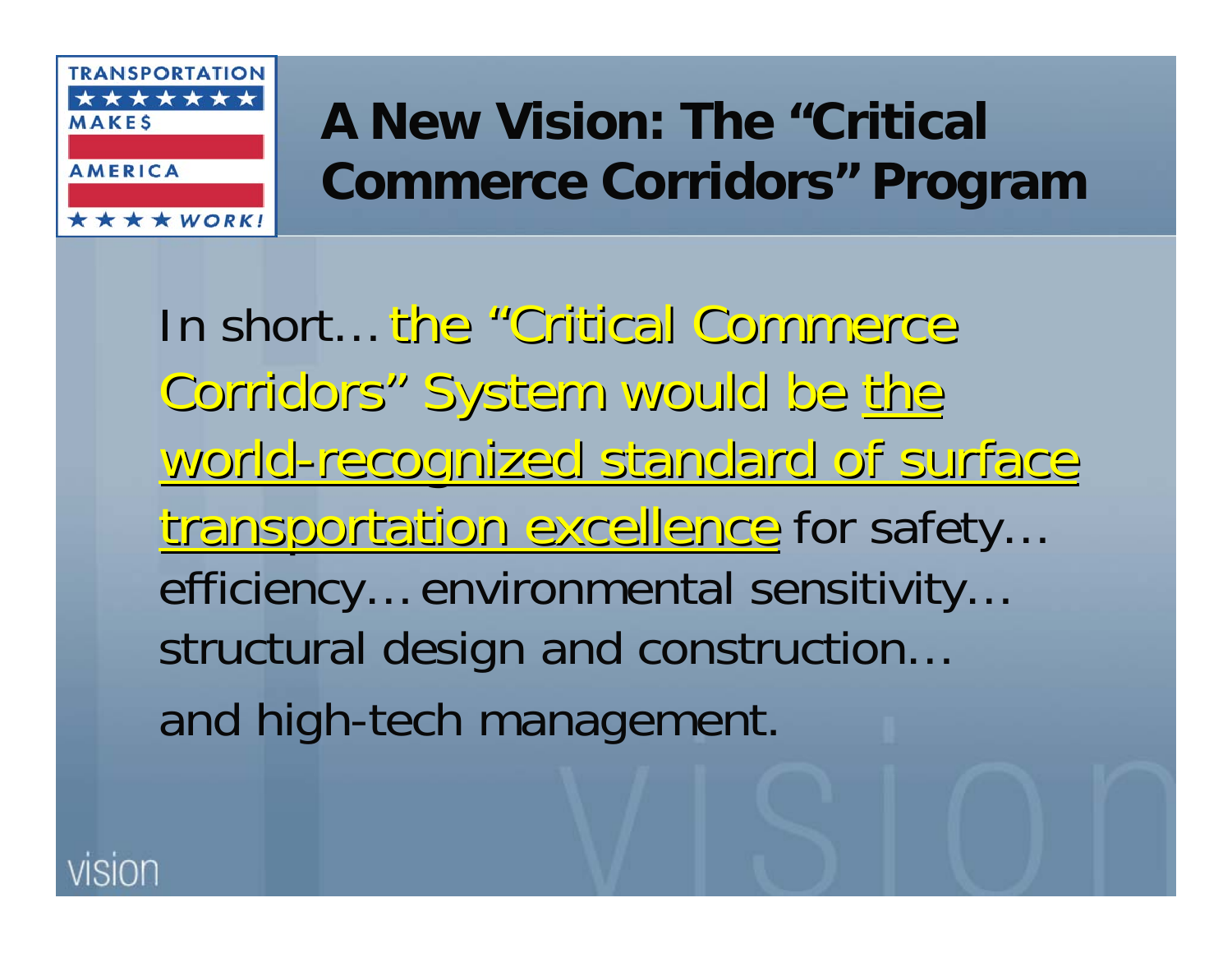

### **3C Program Administration**

- **Projects administered by state DOTs**
- Suggested Eligible Use of 3C Funds—Capacity Enhancements, Technology Implementation, Reconstruction, Managed and Truck-only Lanes
- Freight Rail/Telecommunications inclusion **contingent on** Rail/Telecom company/user **financial contribution to 3C System**

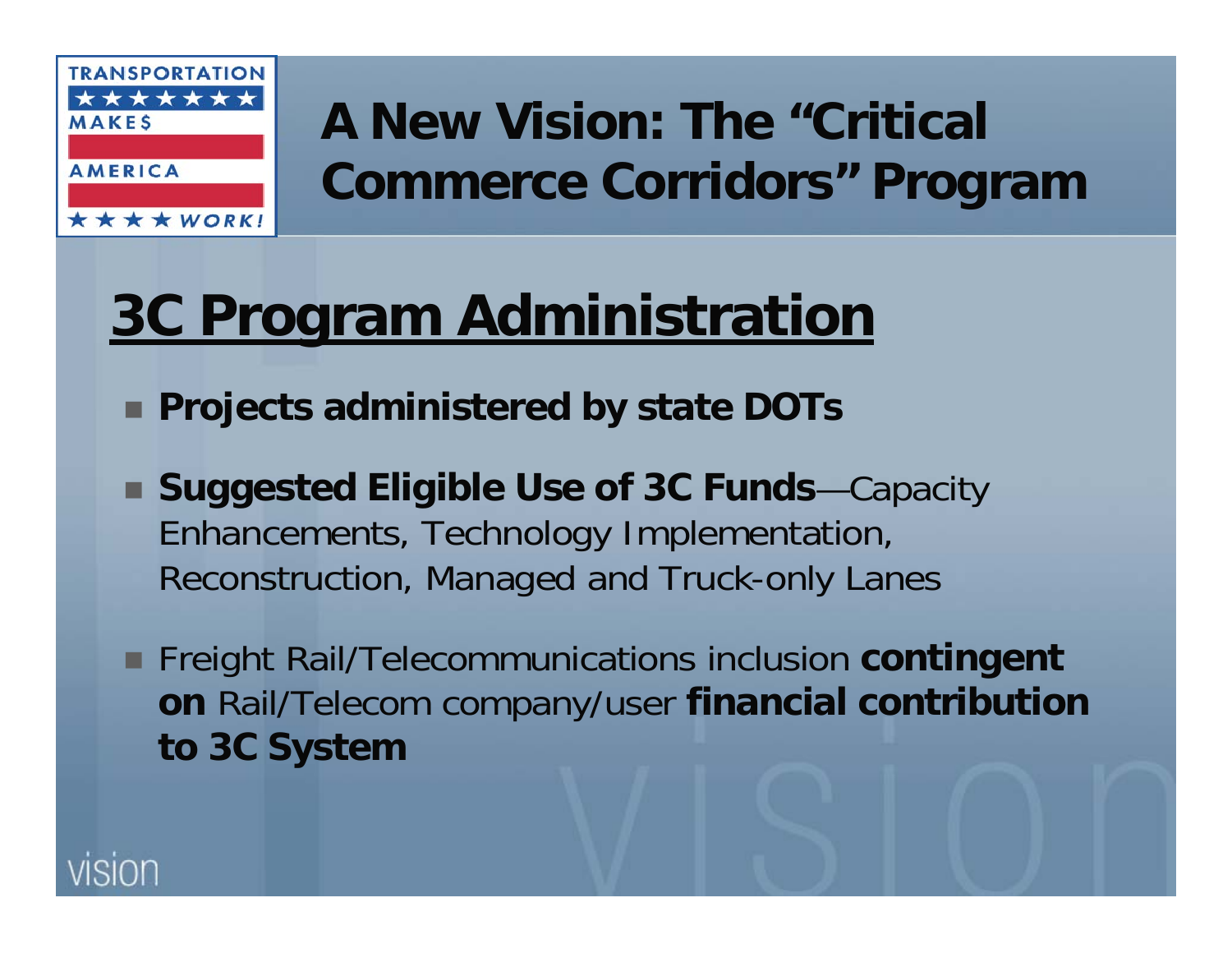

\*\*\*\*WORK!

#### **A New Vision: The "Critical Commerce Corridors" Program**

## **3C System Financing**

- U.S. DOT, w/relevant stakeholders, recommend **Freight-Based User Fee(s)** to finance costs identified for 3C System
- **Potential Fees might include (but not limited to)** — Bill of Lading Tax, Customs Fees, Mileage Tax, Freight Transaction Fee, Segregated Diesel Fuel Fee
- **Statutory "Budget Firewalls"** to separate 3C and "core program" HTF revenues

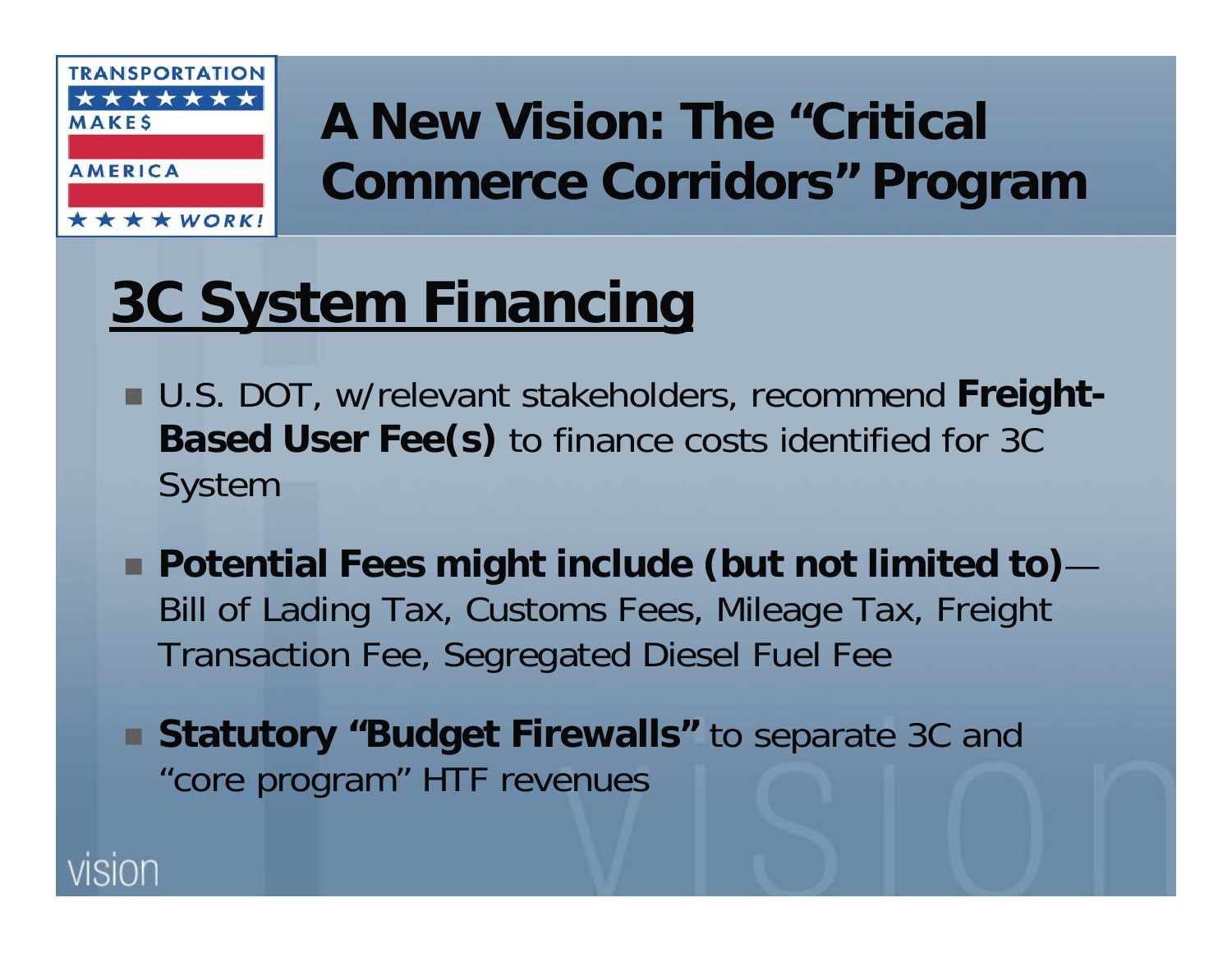

\*\*\*\*WORK!

### **A New Vision: The "Critical Commerce Corridors" Program**

### **3C Program Implementation**

- Consider **transferring Freight-Based Components of existing "Core Highway Program"** to 3C System
- Some existing funding for these components might remain dedicated to remaining "Core Program" investment
- **Potential "hybrid" distribution of funds**—part formulaic (Apportioned Programs) and part Discretionary (Allocated Programs)

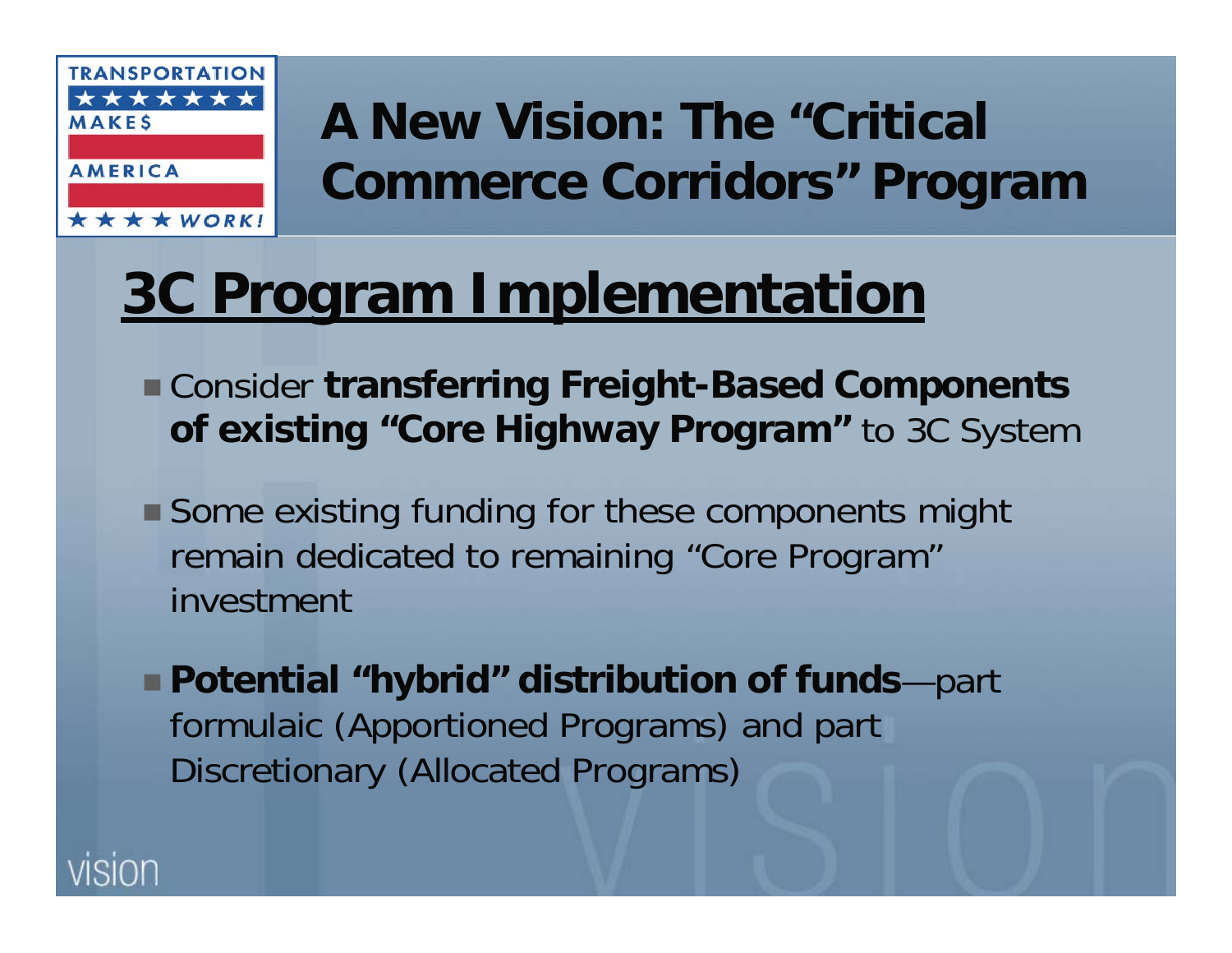#### **TRANSPORTATION** \*\*\*\*\*\*\* **MAKES**

\*\*\*\*WORK!

**AMERICA** 

#### **Existing Highway Program Structure**

#### Major Formula Programs

- **NHS**
- STP
- ш Interstate **Maintenance**
- п Bridge
- CMAQ
- HSIP
- **Equity Bonus**
- a. Border Infrastructure

#### Major Discretionary Programs

- $\blacksquare$  Projects of National/ Regional **Significance**
- $\blacksquare$ Trade Corridors
- $\blacksquare$ High Priority Projects
- П Research

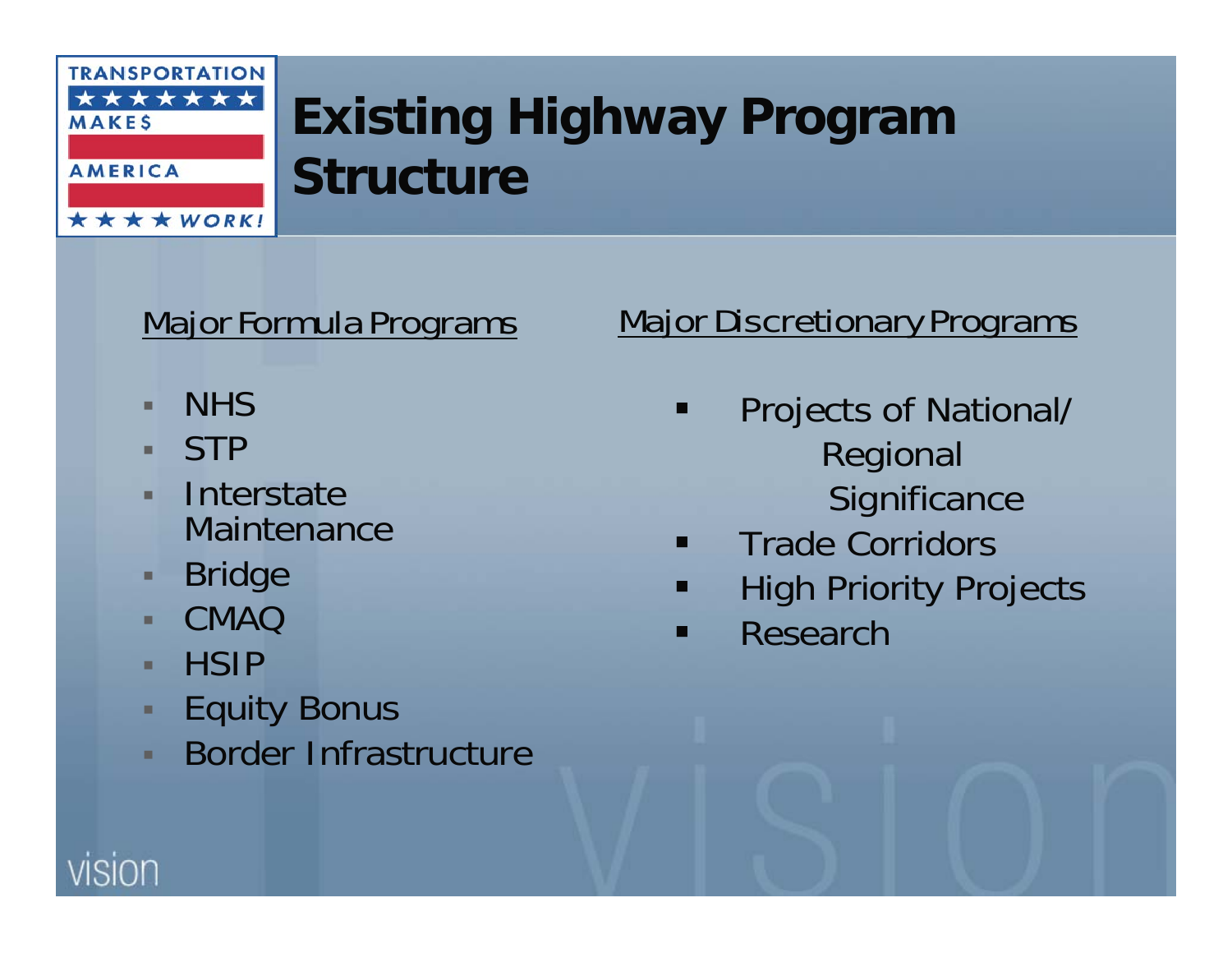

\*\*\*\*WORK!

**AMERICA** 

### **New Surface Transportation Program Structure**

#### Potential 3C Components

- Formula:
	- Part of NHS
	- Interstate Enhancement
	- Border Infrastructure

Discretionary:

- Projects Reg/Nat'l **Significance**
- **Trade Corridors** Other Identified Activities

#### New "Core" Program

Formula:

- Majority of NHS
- STP
- Interstate Maintenance
- П Bridge
- CMAQ
- $\blacksquare$  HSIP
- Equity Bonus
- Discretionary:
	- High Priority Projects
	- Research
- (+ Existing, Better Funded Transit Program)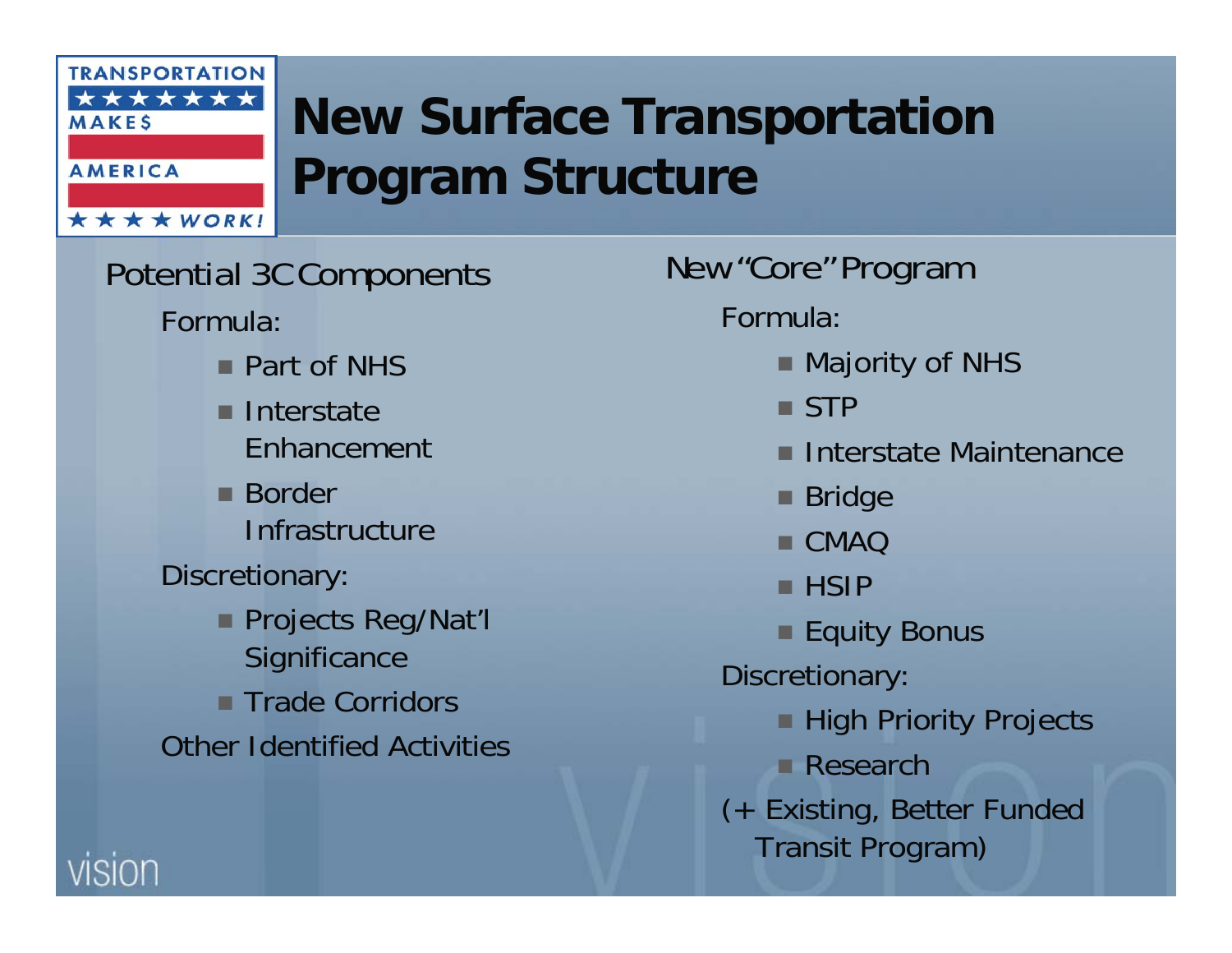

#### **October 2009 – March 2011**

- USDOT Secretary convenes stakeholder meetings to develop 3C regional and national maps, business plan and project priority schedule.
- Concurrently, fast-tracked, major Interstate maintenance/bottleneck relief projects kicked off nationally under significantly better funded existing "Core Program."

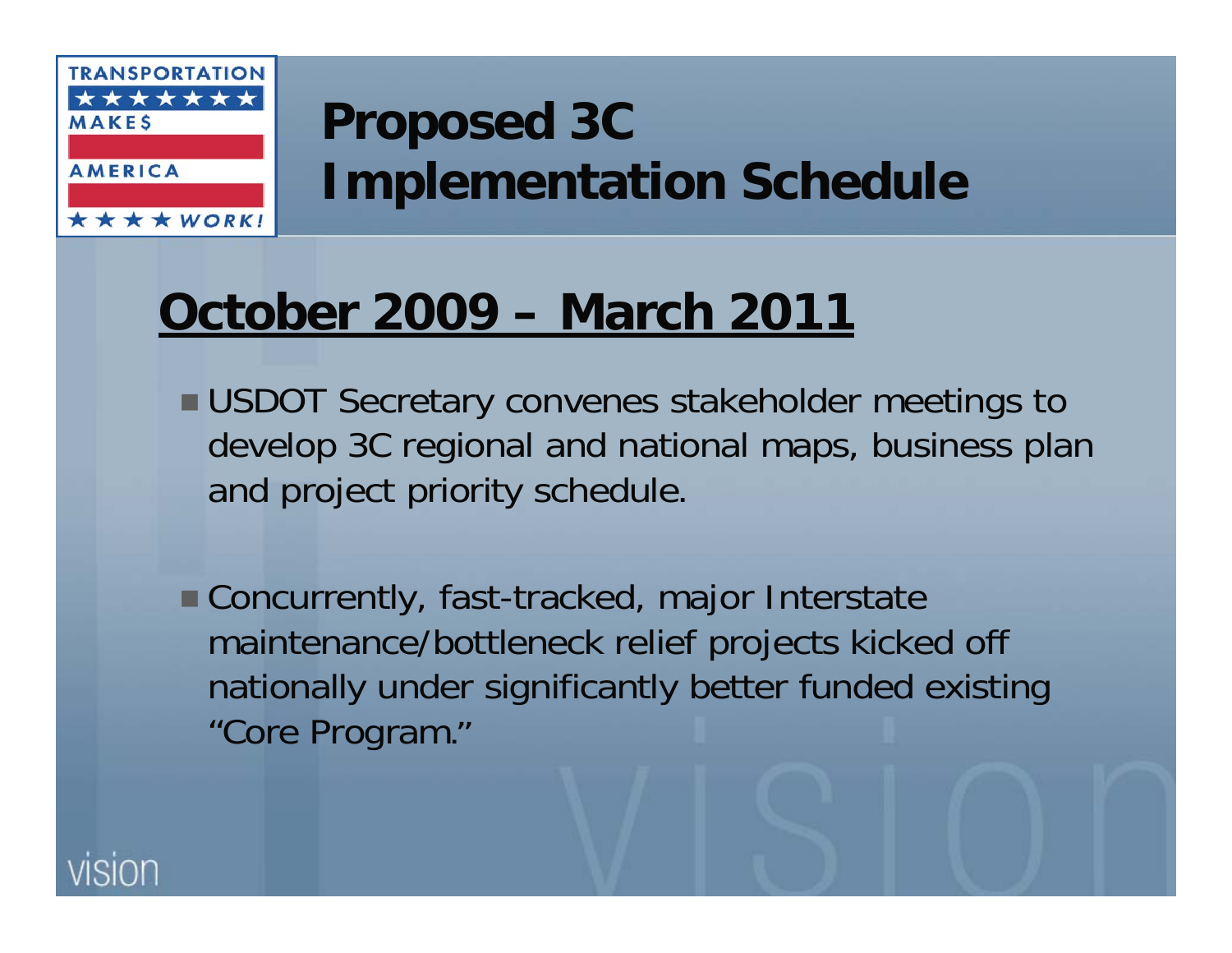

### **April 1, 2011**

 USDOT Secretary submits proposed 3C System regional and national maps and business plan to Congress for review and action.

#### **September 30, 2011**

■ USDOT Secretary submits proposed 3C financing plan to Congress for review and action.

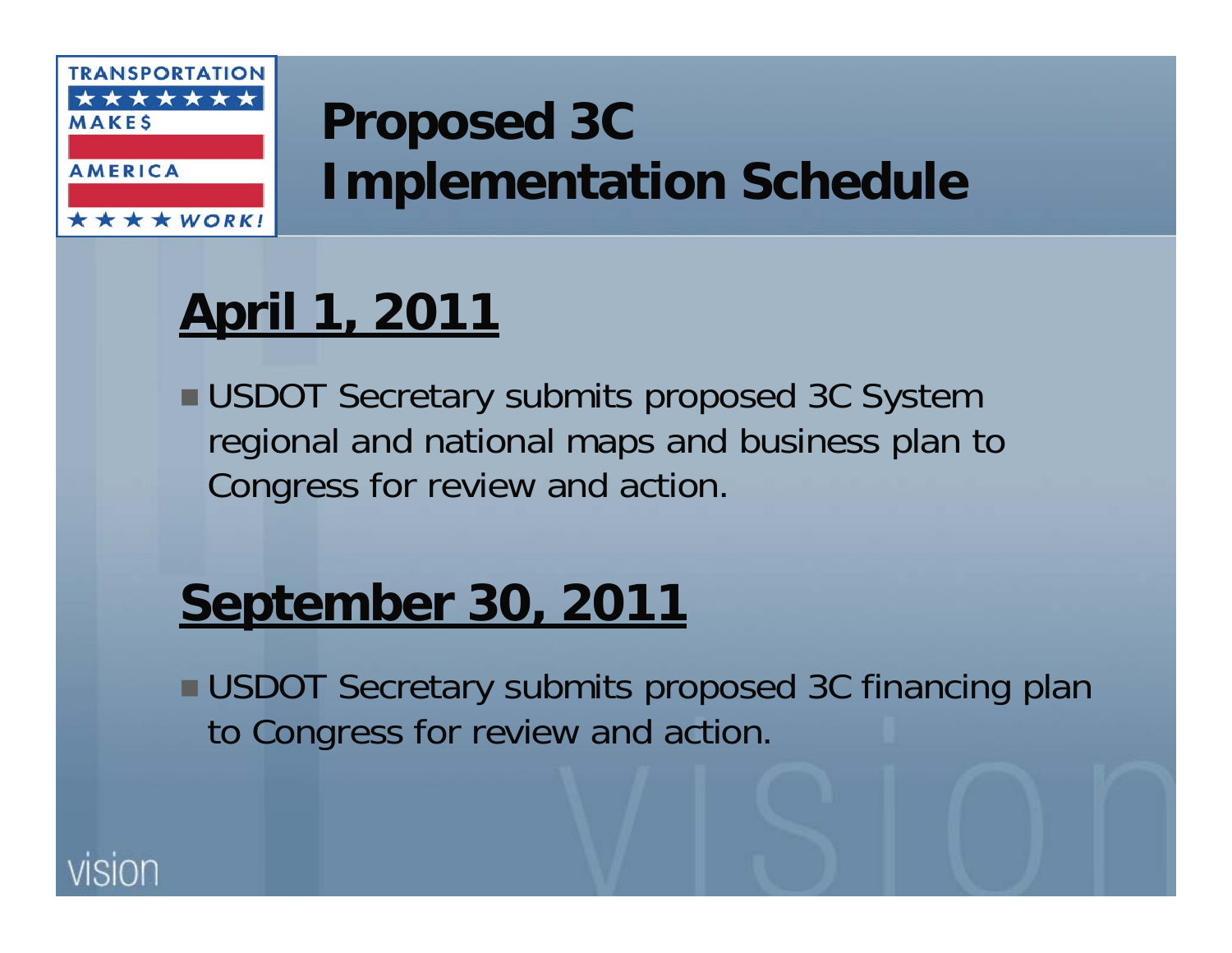

#### **October 2011 – September 2012**

**Congress considers and votes on 3C program** structure and financing proposals (separately, or as one measure). Failure to meet statutory deadline for action (9/30/12) results in automatic withholding of federal funds for freight-related surface transportation infrastructure programs (i.e., Trade Corridors, Border Infrastructure, Projects of National & Regional Significance).

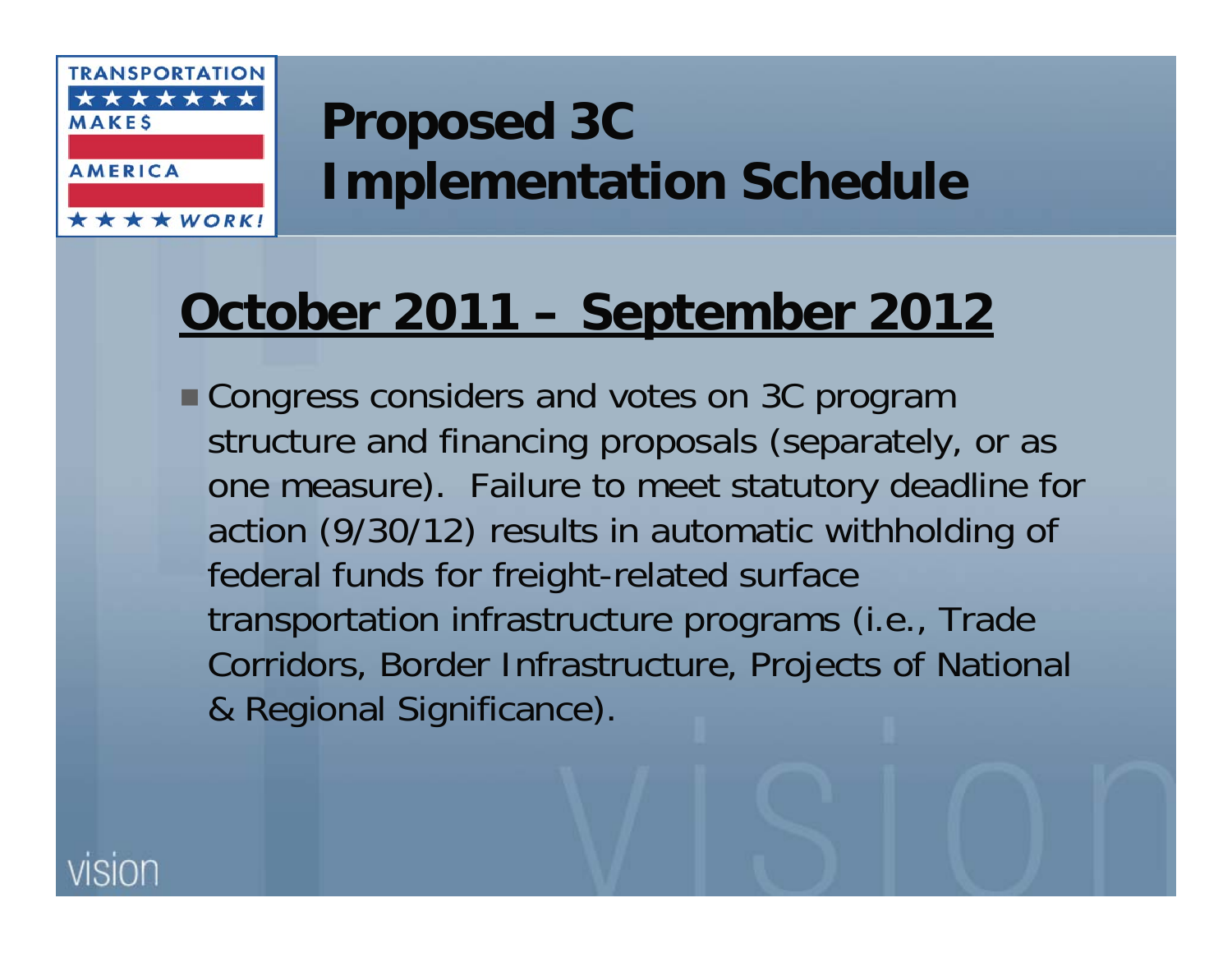

#### **October 1, 2012**

- Congress has enacted legislation authorizing 3C construction program and "business plan" with new freight-related user-related user fees to finance it.
- Funding for initial top-priority, "Tier 1" planning design and construction projects authorized under the "Critical Commerce Corridors" Program begins.